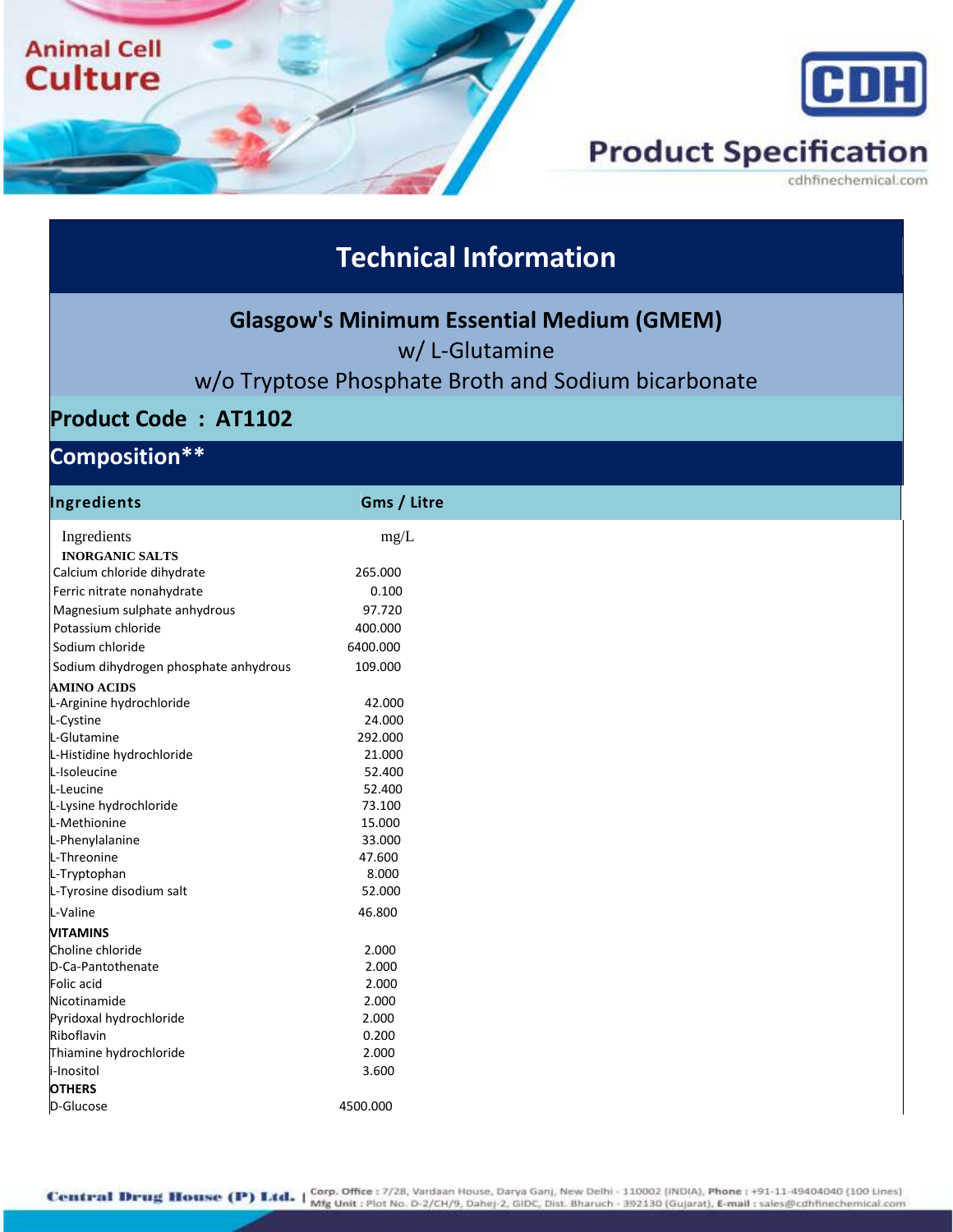### **Animal Cell Culture**



# **Product Specification**

Phenol red sodium salt 15.000

#### **Principle & Interpretation**

Glasgow's Minimum Essential Medium is a modification of Basal medium Eagle (BME). Ian Macpherson and Michael Stoker added tryptose phosphate broth and twice the concentration of amino acids and vitamins to BME. The medium was originally used to culture BHK-21 clone13 cells, used for investigating the genetic factors affecting cell competence.

AT1102 is Glasgow's Minimum Essential Medium with L-glutamine. It does not contain tryptose phosphate broth. Users are advised to review the literature for recommendations regarding medium supplementation and physiological growth requirements specific for different cell lines.

#### **Methodology**

1. Suspend 12.6gms in 900ml tissue culture grade water with constant, gentle stirring until the powder is completely dissolved. Do not heat the water.

2. Add 2.75gms of sodium bicarbonate powder (TC1230) or 36.7ml of 7.5% sodium bicarbonate solution (TCL1013) for 1 litre of medium and stir until dissolved.

- 3. Adjust the pH to 0.2 0.3 pH units below the desired pH using 1N HCl or 1N NaOH since the pH tends to rise during filtration.
- 4. Make up the final volume to 1000ml with tissue culture grade water.

5. Sterilize the medium immediately by filtering through a sterile membrane filter with a porosity of 0.22 micron or less, using positive pressure rather than vacuum to minimize the loss of carbon dioxide.

6. Aseptically add sterile supplements as required and dispense the desired amount of sterile medium into sterile containers.

7. Store liquid medium at 2-8°C and in dark till use.

#### **Material required but not provided**

Tissue culture grade water (TCL1010) Sodium bicarbonate (TC1230) Sodium bicarbonate solution 7.5% (TCL1013) 1N Hydrochloric acid (TCL1003) 1N Sodium hydroxide (TCL1002) Foetal bovine serum (BA3112/BA30432)

### **Quality Control**

#### **Appearance**

Off-white to Creamish white, homogenous powder. **Solubility** Clear solution at 12.6 gms/L. **pH without Sodium Bicarbonate** 4.10-4.70 **pH with Sodium Bicarbonate** 7.10-7.70 **Osmolality without Sodium Bicarbonate** 210.00-250.00 **Osmolality with Sodium Bicarbonate** 265.00-305.00

#### **Cultural Response**

The growth promotion capacity of the medium is assessed qualitatively by analyzing the cells for the morphology and quantitatively by estimating the cell counts and comparing it with a control medium through minimum three subcultures.

**Endotoxin content**

NMT 5EU/ml